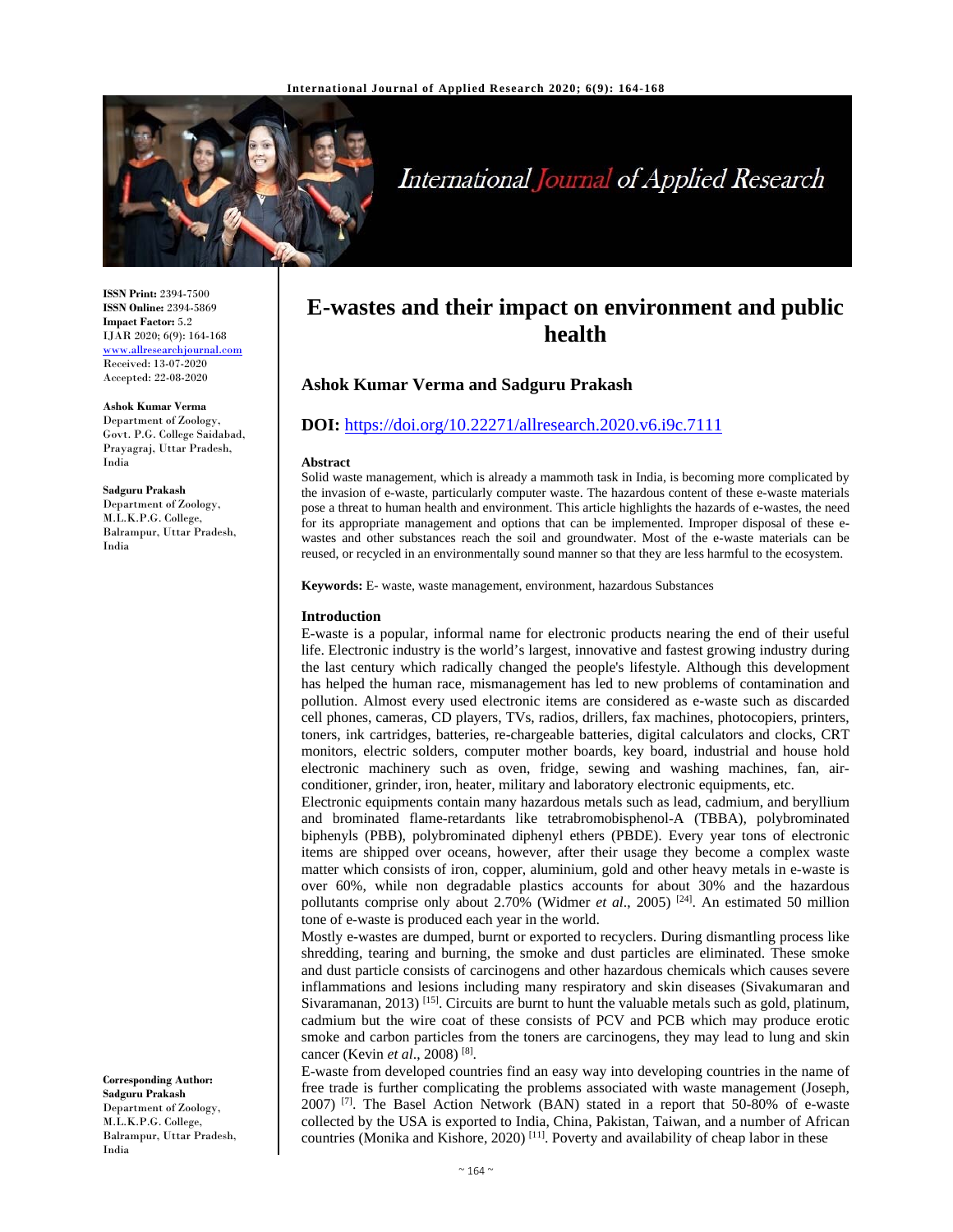countries are the main reason to consume e-wastes from Europe and USA (Sivakumaran and Sivaramanan, 2013)<sup>[15]</sup>. Disposal of e-waste is an emerging global environmental and public health issue, as this waste has become the most rapidly growing segment of the formal municipal waste stream in the world (Dahl, 2002)<sup>[3]</sup>. The rapid growth and faster change in modules of computers, cell phones and consumer electronics becomes major issue that enhances the amount of e-waste generation.

# **E-waste Scenario in India**

E-waste of developed countries, such as the US, disposes their wastes to India and other Asian countries. A recent investigation revealed that much of the electronics turned over for recycling in the United States ends up in Asia, where they are either disposed of or recycled with worker health and safety. Major reasons for exports are cheap labour and lack of environmental and occupational standards in Asia and in this way the toxic effluent of the developed nations' would flood towards the world's poorest nations. The magnitude of these problems is yet to be documented. However, groups like Toxic Links India are already working on collating data that could be a step towards controlling this hazardous trade. It is imperative that developing countries and India in particular wake up to the monopoly of the developed countries and set up appropriate management measures to prevent the hazards and mishaps due to mismanagement of e-wastes.

 In India, solid waste management, with the emergence of ewaste, has become a mammoth task. Due to development in software sector, the Indian information technology industry has a major global presence today. More recently, policy changes have led to a tremendous influx of leading multinational companies into India to set up manufacturing facilities, R & D centers and software development facilities. This growth has significant economic and social impacts.

As there is no separate collection of e-waste in India, there is no clear data on the quantity generated and disposed of each year and the resulting extent of environmental risk. According to a report of Confederation of Indian Industries, the total waste generated by obsolete or broken down electronic and electrical equipment in India has been estimated to be 1,46,000 tons for the year 2005 (CII, 2006) [2]. However, according to the Greenpeace Report, in 2007, India generated 380,000 tones of e-waste. In India, about 1.38 million personal computers obsolete every year, increasing the rate of e-waste generation, which is approximately 10%, annually going to affect environmental health indicators (Monika and Kishore, 2020)<sup>[11]</sup>.

Despite a wide range of environmental legislation in India there are no specific laws or guidelines for electronic waste or computer waste (Devi *et al*., 2004) [4]. As per the Hazardous Waste Rules (1989), e-waste is not treated as hazardous unless proved to have higher concentration of certain substances. Though PCBs and CRTs would always exceed these parameters, there are several grey areas that need to be addressed. As the collection and re-cycling of electronic wastes is being done by the informal sector in the country at present, the Government has taken the following action/steps to enhance awareness about environmentally sound management of electronic waste (CII, 2006)<sup>[2]</sup>.

# **Hazardous substances in E-wastes**

Disposal of e-wastes is a particular problem faced in many regions across the globe. E-waste is much more hazardous than many other municipal wastes because electronic gadgets contain thousands of components made of deadly chemicals and metals like lead, cadmium, chromium, mercury, polyvinyl chlorides (PVC), brominated flame retardants, beryllium, antimony and phthalates. These heavy metals enter in biological system via food, water, air and soil. Long-term exposure to these substances damages the nervous, circulatory, reproductive and endocrine systems along with kidney and bones also. Some of them are carcinogenic and neurotoxic. The residents of that area where e-waste recycling activities continue had a high incidence of skin damage, headaches, vertigo, nausea, chronic gastritis, and gastric and duodenal ulcers (Qui *et al.,* 2004).

Disposal of e-wastes is a critical problem faced and poses a threat to both health and vital components of the ecosystem. Disturbances in ecosystem affect the biodiversity and human survival (Verma, 2015, 2017, 2018) [19, 20, 21]. There are a number of channels through which e-waste goes to the environment. It also influences the overall climate. The climate change has a huge impact on biodiversity (Prakash and Srivastava, 2019). The biodiversity conservation is required for sustainable development (Verma, 2019) [22] and survival of plants and animals because biodiversity is the foundation of human life (Verma and Prakash, 2020) [23]. Ewaste that is land filled produces contaminated leachates, which eventually pollute the groundwater. Acids and sludge obtained from melting computer chips, if disposed on the ground causes acidification of soil, leading to contamination of water resources.

Incineration of e-wastes can emit toxic fumes and gases, thereby polluting the surrounding air. Improper recycling and recovery methods can have major impacts on the environment. Crude forms of dismantling can often lead to toxic emissions, which pollute the air and thereby also expose the workers to the harmful materials. The most dangerous form of recycling and recovery from e-waste is the open air burning of circuit boards in order to recover copper and other metals. Extraction of metals through acid bath method or through mercury amalgamation also contributes to environmental degradation (Jahan and Begum, 2013) <sup>[6]</sup>. Of many toxic materials like lead, mercury and polychlorinated biphenyls (PCBs) were responsible for causing a variety of health hazards due to environmental contaminations. Land filling of e-wastes can lead to the leaching of lead into the ground water. If the CRT is crushed and burned, it emits toxic fumes into the air (Ramachandra and Saira, 2004) [14]. The waste rechargeable batteries contain toxic substances that can contaminate the environment when burned in incinerators or disposed of in landfills. The cadmium from one mobile phone battery is enough to pollute  $600m^3$  of water (Trick, 2002)<sup>[17]</sup>.

Phthalates such as DEHP in its monomer form effects the development of testis, Butybenzyl phthalate (BBP) and dibutyl phthalate (DBP) also hazardous to reproduction exposure ro phthalates in pregnancy reduces ano-genetal index in male child (distance between anus and genitals) (Swan *et al.*, 2005) <sup>[16]</sup>. DINP and DIDP (diisodecyl) phthalate) effects liver and kidneys.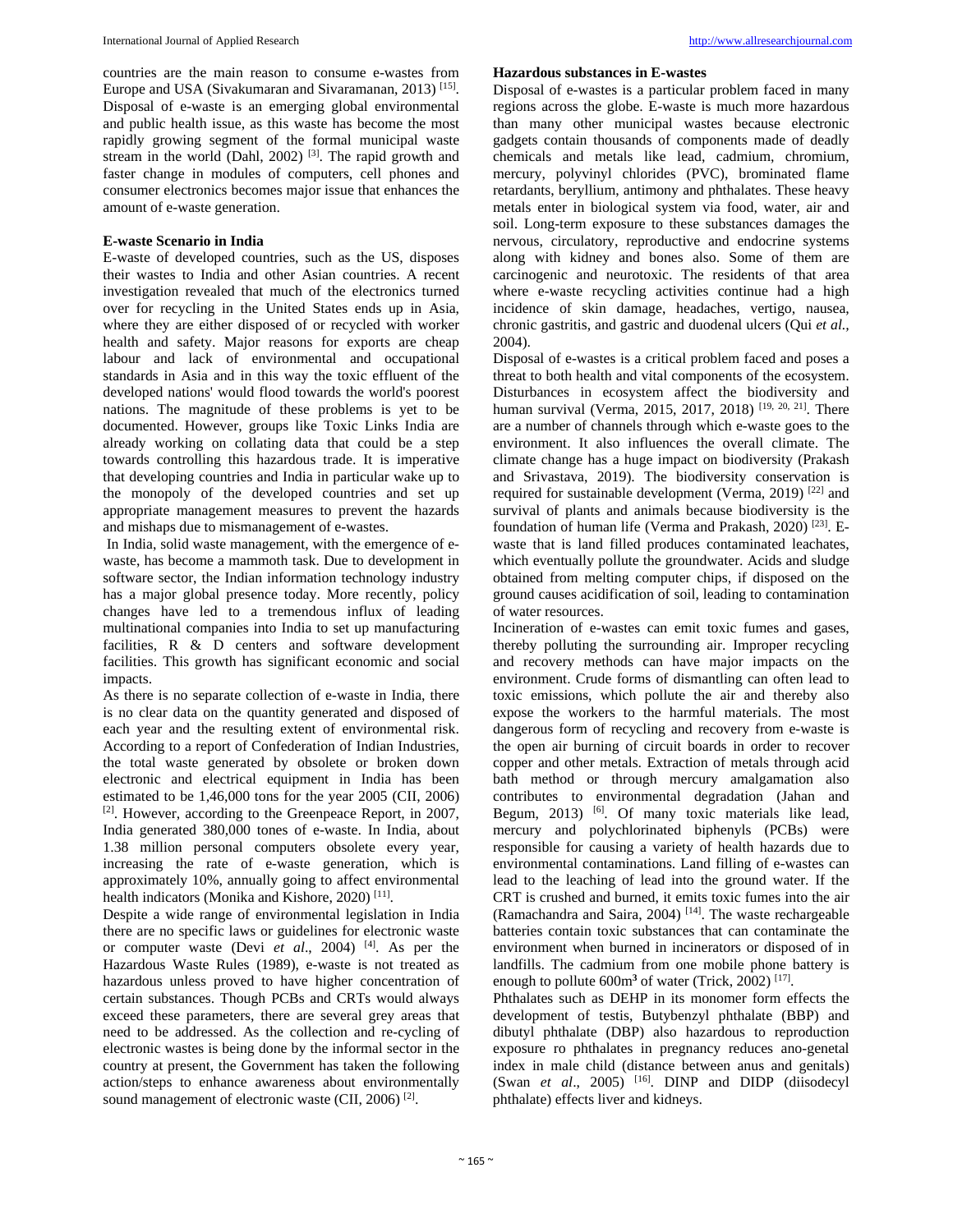Chlorobenzene causes acute and chronic effects on central nervous system (CNS: brain and spinal cord), liver, thyroid, kidney and immune system of mammals (Van Birgelen, 1998) [18]. When brominated flame retardant plastic or cadmium containing plastics are land filled, both polybrominated diphenyl ethers (PBDE) and cadmium may leach into the soil and groundwater that clearly damaging to human health and the environment. The PBDE is an environmentally persistence compound and bioaccumulated. It causes abnormal brain development during the initial development of fetus; it also associated with impacts on learning, memory, behavior, immune and endocrine system (Legler and Brouwer, 2003) <sup>[10]</sup>. A Triphenyl phosphate (TPP) is a potent inhibitor of an enzyme, monocyte carboxyl esterase in human blood cells (Amini and Crescenzi, 2003) [1].

The important hazardous substances their occurrences and impact on environment and human health is given in table.

| <b>Hazardous substance</b>                    | Source of e-waste                                               | <b>Effects on environment and health</b>                            |  |
|-----------------------------------------------|-----------------------------------------------------------------|---------------------------------------------------------------------|--|
|                                               | Condensers, Transformers                                        | Persistence and bioaccumulation.                                    |  |
| PCB (polychlorinated biphenyls)               |                                                                 | Effects on the immune, reproductive, nervous system, endocrine      |  |
|                                               |                                                                 | systems and other health effects. Causes tumors and cancer.         |  |
| CFC (Chlorofluorocarbon)                      | Cooling unit, insulation foam                                   | Combustion of halogenated substances may cause toxic emission       |  |
|                                               | Cable insulation and computer housing                           | High temperature processing of cables may release chlorine,         |  |
| PVC (polyvinyl chloride)                      |                                                                 | which is converted to dioxins and furans. It causes reproductive    |  |
|                                               |                                                                 | and developmental problems; immune system damage; interferes        |  |
|                                               |                                                                 | with regulatory hormones.                                           |  |
| Lead (PB)                                     | Cathode ray tube (CRT) screens,                                 | Damage the central and peripheral nervous systems, circulatory      |  |
|                                               | batteries, solder in printed wiring/circuit                     | systems and kidney damage. Affects brain development in             |  |
|                                               | boards, glass panels and gaskets in                             | children. It is a carcinogen and causing lung cancer.               |  |
|                                               | computer monitors.                                              |                                                                     |  |
|                                               | Chips resistors and semiconductors,                             | Acute poisonous and causes irreversible effects on human<br>health. |  |
|                                               | rechargeable NiCd-batteries, fluorescent                        | Accumulates in kidney and liver.                                    |  |
| Cadmium (Cd)                                  | layer (CRT screen), printer inks and                            | Causes neural damage.                                               |  |
|                                               | toners.                                                         | Teratogenic.                                                        |  |
|                                               | Relays and switches, printed circuit                            | Acutely poisonous and damage to the brain.                          |  |
| Mercury (Hg)                                  | boards, alkaline batteries                                      | Respiratory and skin disorders due to bioaccumulation in fishes.    |  |
| Chromium VI                                   | Data tapes, floppy-disks, Corrosion                             |                                                                     |  |
|                                               | protection of untreated and galvanized                          | Acutely poisonous and damage the DNA.                               |  |
|                                               | steel plates                                                    | It causes Asthmatic bronchitis / allergic reactions.                |  |
|                                               | Front panel / Getters in CRT                                    | May develop explosive gases (Hydrogen) if wetted.                   |  |
| Barium (Ba)                                   |                                                                 | Short term exposure causes muscles weakness; damage to heart,       |  |
|                                               |                                                                 | liver and spleen.                                                   |  |
| Beryllium (Be)                                | Motherboard, power supply boxes which                           | Harmful if inhaled the fumes and dust. Causes lung cancer,          |  |
|                                               | contain silicon controlled rectifiers, beam                     | beryllium disease or beryllicosis and skin diseases such as warts.  |  |
|                                               | line components.                                                |                                                                     |  |
| Arsenic (As)                                  | Small quantities in the form of gallium                         | Acutely poisonous and injurious to health on a long term            |  |
|                                               | arsenide within light emitting diodes.                          | exposure.                                                           |  |
| Gallium arsenide                              | Light-emitting diode (LED)                                      | Injurious to health                                                 |  |
| Lithium (Li)                                  | Li-batteries                                                    | May develop explosive gases (hydrogen) if wetted.                   |  |
| Nickel (Ni)<br>Antimony (An)<br>Zinc sulphide | Rechargeable NiCd-batteries or NiMH                             | May cause allergic reactions.                                       |  |
|                                               | batteries, electron gun in CRT                                  |                                                                     |  |
|                                               | Flame-retardant materials, batteries and                        | It is a toxic compound and causing dermatitis, affecting skin       |  |
|                                               | cable sheathing.<br>It is used on the interior of a CRT screen. | cells and respiratory tract and affects the immune mechanism.       |  |
|                                               | mixed with rare earth metals.                                   | Toxic when inhaled                                                  |  |
|                                               | Toner cartridges for laser printers /                           |                                                                     |  |
| Toner dust                                    | copiers.                                                        | Health risk when dust is inhaled risk of explosion                  |  |
|                                               |                                                                 |                                                                     |  |

| <b>Table 1:</b> Hazardous substances, their sources and impacts |  |  |
|-----------------------------------------------------------------|--|--|
|-----------------------------------------------------------------|--|--|

(**Source:** Kim *et al*., 1999; DHHS, 2005; Jahan and Begum, 2013; Monika and Kishore, 2020) [9, 5, 6, 11]

## **E- waste Management in India**

Institutional infrastructures, including e-waste collection, transportation, treatment, storage, recovery and disposal, need to be established, at national and/or regional levels for the environmentally sound management of e-wastes. Establishment of e-waste collection, exchange and recycling centers should be encouraged in partnership with private entrepreneurs and manufacturers.

The current practices of e-waste management in India suffer from a number of drawbacks like the difficulty in inventorization, unhealthy conditions of informal recycling, poor awareness and reluctance on part of the corporate to address the critical issues. Despite the number of legislation related to environmental protection in India there are lack of adequate legislation or specific laws or guidelines for electronic waste or computer waste. As per the Hazardous Waste Rules (1989), e-waste is not treated as hazardous unless proved to have higher concentration of certain substances. Though PCBs and CRTs would always higher the normal level. In India the collection and re-cycling of electronic wastes is being done by the informal sector. Only 10% of total e-waste recycled due to absence of an efficient technique, facilities and scheme in India. The public awareness and cooperation of manufacturers are essential for the advancement of e-waste management system. It is the responsibility of governments to allocate sufficient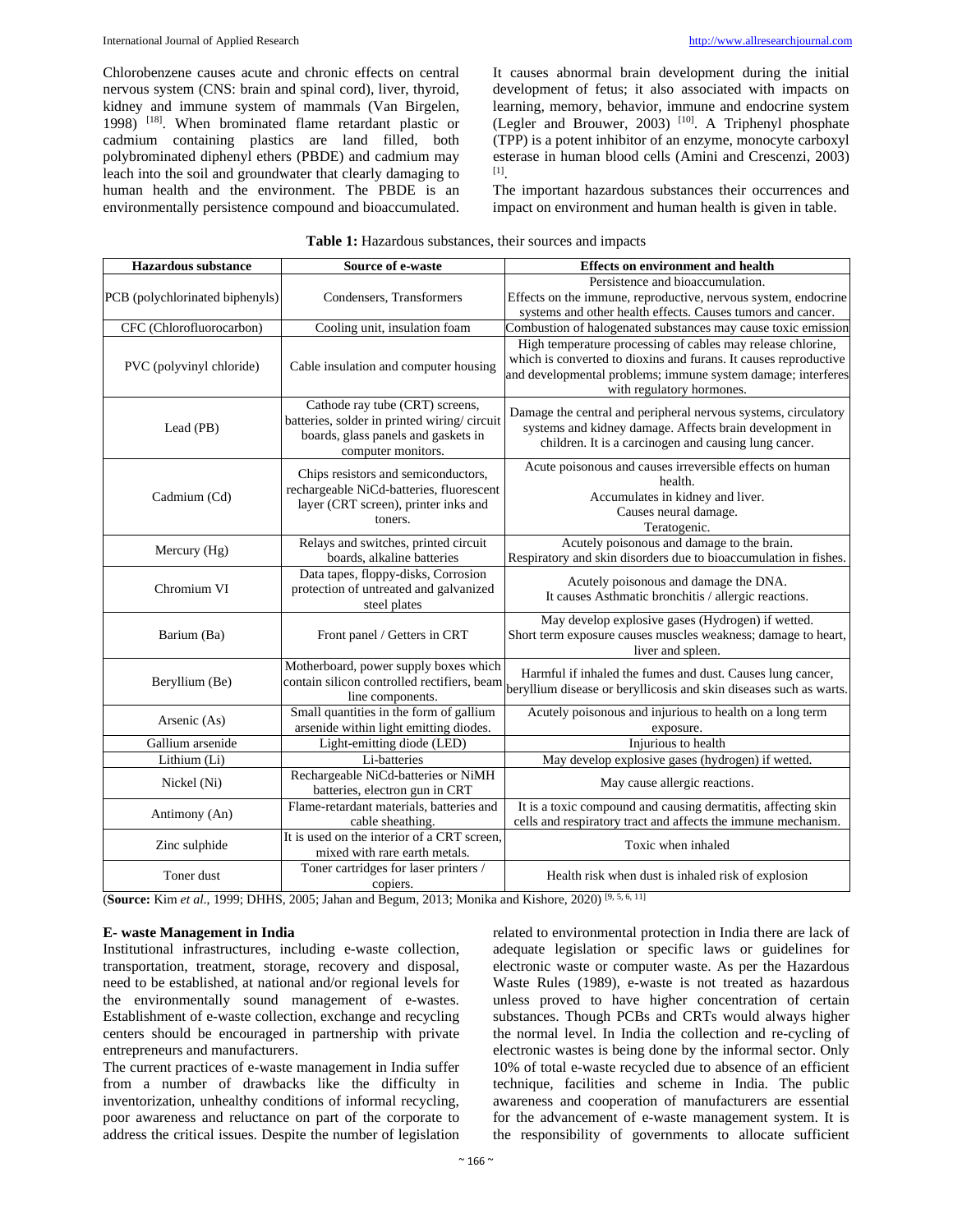grants and protecting the internationally agreed environmental legislations within their borders.

The Government has taken the following steps to enhance awareness about environmentally sound management of electronic waste (CII, 2006) [2]:

- Several Workshops on Electronic Waste Management was organized by the Central Pollution Control Board (CPCB).
- Action has been initiated by CPCB for rapid assessment of the E-Waste generated in major Cities of the country.
- A comprehensive technical guide on 'Environmental Management for Information Technology Industry in India' has been published and circulated widely by the Department of Information Technology (DIT), Ministry of Communication and Information Technology.
- Licensing of certification like stewardship may ensure the security to prevent illegal smugglers and handlers of e-waste.

In spite of above steps taken by Government the following steps also should be taken for the proper management of ewaste:

- Governments should set up regulatory agencies in each district, which are vested with the responsibility of coordinating and consolidating the regulatory functions of the various government authorities regarding hazardous substances.
- Governments should be responsible for providing an adequate legislation and administrative procedures for hazardous waste management. Existing laws concerning e-waste disposal be reviewed and revamped. A comprehensive law that provides e-waste regulation and management and proper disposal of hazardous wastes is required.
- Governments must encourage research towards the development and standard of hazardous waste management, environmental monitoring and the regulation of hazardous waste-disposal.
- Governments should enforce strict regulations against dumping e-waste in the country by outsiders.
- Governments should enforce strict regulations and heavy fines levied on industries, which do not practice waste prevention and recovery in the production facilities.
- Governments should encourage and support NGOs and other organizations to involve actively in solving the nation's e-waste problems,
- Uncontrolled dumping is an unsatisfactory method for disposal of hazardous waste and should be phased out.
- Governments should explore opportunities to partner with manufacturers and retailers to provide recycling services.

## **Conclusion**

Waste electrical and electronic equipment (WEEE) is becoming major threat to the whole world. Its toxic emissions mixed with virgin soil and air and causing harmful effects to the entire biota either directly or indirectly. Direct impacts include release of acids, toxic compounds including heavy metals, carcinogenic chemicals and indirect effects such as bio magnification of heavy metals. As a consequence, toxic materials enter the waste stream with no special precautions to avoid the known adverse effects on the environment and human health and the resources are wasted when economically valuable

materials are dumped or unhealthy conditions are developed during the informal recycling.

Criteria are to be developed for recovery and disposal of ewastes. Policy level interventions should include development of e-waste regulation, control of import and export of e-wastes and facilitation in development of infrastructure. An effective take-back program providing incentives for producers to design products that are less wasteful, contain fewer toxic components, and are easier to disassemble, reuse, and recycle may help in reducing the wastes. It should set targets for collection and reuse/recycling, impose reporting requirements and include enforcement mechanisms and deposit/refund schemes to encourage consumers to return electronic devices for collection and reuse/recycling. End-of life management should be made a priority in the design of new electronic products.

Basel Action Network is now working at their best to stop or control trans boundary e-waste movements, they also involved in conducting public awareness programs to enlighten the world community and opening research areas to find better methods or alternatives. As e-wastes are the known major source of heavy metals, hazardous chemicals and carcinogens, certainly diseases related to skin, respiratory, intestinal, immune, and endocrine and nervous systems including cancers can be prevented by proper management and disposal of e-waste.

#### **References**

- 1. Amini N, Crescenzi C. Feasibility of an on-line restricted access material/liquid chromatography/ tandem mass spectrometer methods in the rapid and sensitive determination plasma. Journal of Chromatography B. 2003; 795(2):245-256.
- 2. CII. "E-waste management", Green Business Opportunities, Confederation of Indian Industry, Delhi, 2006; 12:1.
- 3. Dahl R. Who pays for e-junk? Environ Health Perspect. 2002; 110: A 196-199.
- 4. Devi BS, Shobha SV, Kamble RK. E-Waste: The Hidden harm of Technological Revolution, Journal IAEM. 2004; 31:196-205.
- 5. DHHS. 11<sup>th</sup> Report on Carcinogens. U.S. Department of Health and Human Services, US Public Health Services, National Toxicology Program, 2005.
- 6. Jahan K, Begum A. Electronic waste (E-waste) management in India: A Review. IOSR-JHSS, 2013, 46-57.
- 7. Joseph K. Electronic waste management in India-Issues and Strategies. Proceeding Sardinia, Elevanth International Waste Management and Landfill Symposium S Margherita di Pula, Cagliari, Italy, 2007, 1-5.
- 8. Kevin B, Iryna L, David S, Paul J. Chemical contamination at e-waste recycling and disposal sites in Accra and Korforidua, Ghana, Greenpeace Toxic Tech, 2008.
- 9. Kim BH, Lkeda T, Park HS, Kim HJ Hyun MS, Kano K, Takagi K, Tatsumi H. Electrochemical activity of an Fe(III)-reducing bacterium, Shewanella putrefaciens IR-1, in the presence of alternative electron acceptors. *Biotechnol. Tech*. 1999; 13:475-478.